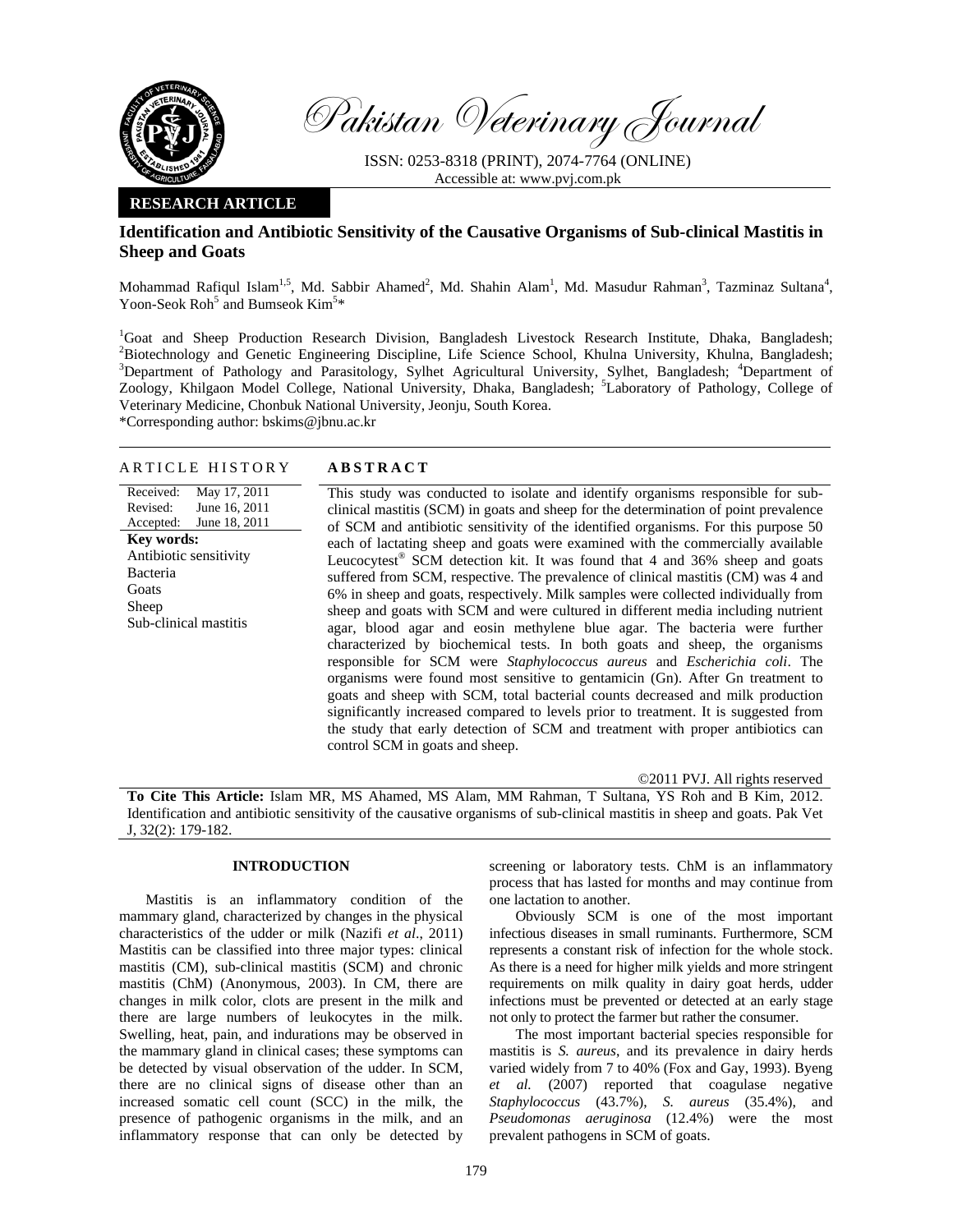Mastitis is diagnosed based on clinical signs, an increase in the SCC and identification of bacteria in the milk (Droke *et al.*, 1993). In dairy animals, the SCC is directly correlated to the severity of the mastitis (Pantoja *et al.*, 2009). Factors like season, milk fever prevalence and hygiene sanitary management conditions may affect the SCC (Koop *et al.*, 2009). The SCCs are higher in goats than cattle which could be due to higher quantities of cytoplasmic particles and epithelial cells in goat milk (Paape and Capuco, 1997). Therefore, species differences should be taken into account when interpreting an increased SCC.

Mastitis can be cured by treatment with antibiotics after identification of the causative agents. Antibiotic sensitivity tests can be performed to ensure adequate treatment. In sheep, intramammary antibiotic therapy using a combination of penicillin, nafcillin, and dihydrostreptomycin has been found to be effective in reducing the load of mastitis pathogens after lambing (Chaffer *et al.*, 2003).

Mastitis has significantly constrained the development of the dairy industry in Bangladesh. Reduction in milk production due to mastitis is responsible for serious economic loss to the dairy industry; furthermore, animals with mastitis act as carriers of mastitis-inducing bacteria and source of infection for healthy animals (Tanja and Karen, 2010). The present study was undertaken to determine the point prevalence of SCM in sheep and goats in Bangladesh, to identify the causative organisms, and to determine their antibiotic sensitivities.

### **MATERIALS AND METHODS**

Fifty each of lactating Bengal sheep and Black Bengal goats were randomly selected from goat and sheep farm of Bangladesh Livestock Research Institute (BLRI), Savar, Dhaka, Bangladesh, and tested for both CM and SCM. The animals were reared under natural conditions, and a uniform and constant nutritional regime was maintained.

**Assessment of clinical and sub-clinical mastitis:**  Clinical mastitis was assessed by palpation and visualization of the udder, and diagnosed if the udder was red, hard, or hot to touch. Mild CM was judged visually by slight or moderate swelling, indurations of one or more quarters, and a visibly abnormal secretion, including clots, revealed by the use of a strip-cup. In severe CM, the udder was swollen and milk secretion was grossly abnormal. Animals sometimes had an increased body temperature, loss of appetite, depression, and nearly complete cessation of milk secretion.

Mastitis was suspected when the teats showed any lesions including eruptions, swelling, teat blockages, abscesses, or flakes. On the basis of the degree of infection, CM was assessed by a strip-cup test. Briefly, milk was drawn from the teats of sheep or goats onto a piece of black screen plate and after 10 to 15 seconds, the presence of any fibrous flakes, wateriness, or bloodstains was considered as indication of mastitis.

Sub-clinical mastitis was assessed by the California mastitis test (CMT) using 10% Teepol (Leucocytest®; Synbiotics Corporation, France). CMT was done

according to manufacturer's instructions. Briefly, in each well of the test plate, 2 ml of milk was stripped from individual teats and an equal amount (2 ml) of 10% Teepol was added to the milk. A circular motion was made with the plate for 10 seconds to mix the reagent and milk, and after 20 seconds, changes in the milk were observed. The formation of milk clots upon addition of the reagent was recorded.

**Bacterial isolation and antibiotic sensitivity:** Milk samples from animals with SCM were collected aseptically. The collected milk samples were cultured on different agar media, namely nutrient agar (NA), blood agar (BA), and eosin methylene blue (EMB) agar. The organisms were identified on the basis of colony morphology, Gram staining results, characteristic hemolytic patterns, and biochemical tests (Balows *et al.,* 1991). Gram staining was performed as described by Murray *et al.* (1994). The color and morphology of the bacteria were observed by microscopy.

Each sample was sub-cultured on NA, BA, and EMB agar plates. Streptomycin (S), penicillin (P), gentamicin (Gn), ampicillin (Amp), amoxicillin (Amx), neomycin (N), and oxytetracycline (OT) antibiotic discs were placed on the culture media containing the bacterial samples, and plates were incubated at 37° C for 24 hours.

**Animal treatment:** The SCM-infected animals were treated with the antibiotic to which the bacteria cultured from the milk were most sensitive based on antibiotic sensitivity tests. Animals were treated with antibiotic i.m. for 3 days. The total bacterial count (TBC) of the milk samples from sheep and goats was estimated before and after antibiotic treatment. TBC was accomplished as per Dahal *et al.* (2010). Milk samples were cultured on NA plates. Milk production was recorded on days 0, 7, and 15 after the start of antibiotic treatment. Data obtained from TBC and milk production were analyzed with Student's *t*test and P<0.05 was considered as significance level.

## **RESULTS**

Goats affected at high level by SCM compared to sheep (Fig. 1), while both goats and sheep were affected at low level by CM.

From the milk samples of goats, both Gram (+ve) and (-ve) bacteria were grown on the NA (Table 1), which were cocci and rod-shaped, respectively. Small and large, spread-out, whitish, round colonies were observed in the NA. Gram (-ve) rod-shaped bacteria were grown in EMB with light, shiny colonies. In the BA cultures of SCMaffected goat's milk, Gram (+ve) cocci bacteria were found. Pinpoint- to medium-sized, whitish colonies were grown on BA in addition to hemolytic characteristics. Similar observations were recorded in case of sheep milk, cultured on different media. *S. aureus* was identified from the milk samples of goats and sheep by confirming acid production in the fermentation of dextrose, lactose, sucrose, and mannitol. The identity of *S. aureus* was further confirmed based on a positive coagulase test. On the other hand, *E. coli* was confirmed by the fermentation of dextrose, maltose, lactose, sucrose, and mannitol, and a positive methyl red test.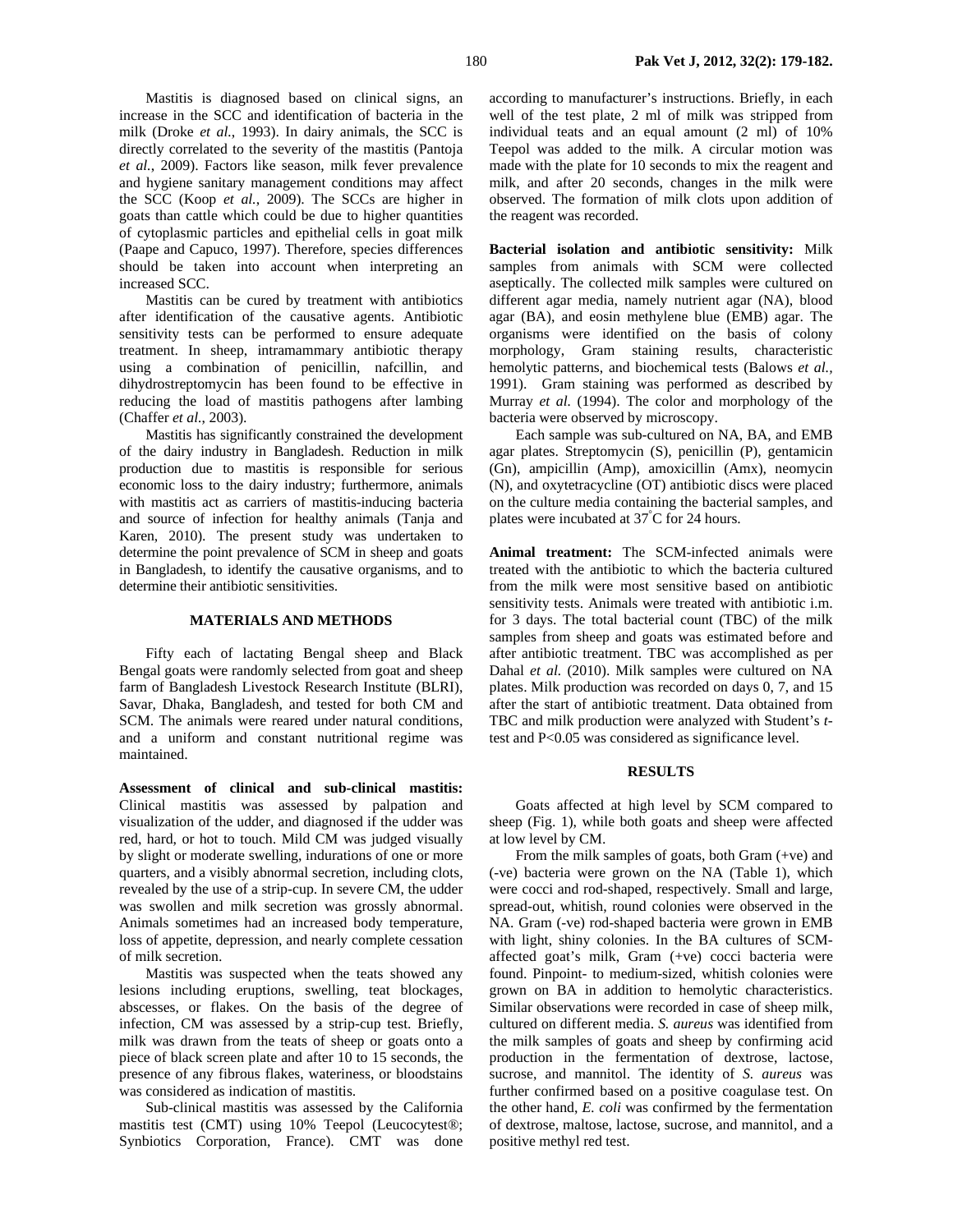| Growth        | No growth | % Gram                                           | % Gram | % Gram (+ve) |  |
|---------------|-----------|--------------------------------------------------|--------|--------------|--|
| media         | ℅         | (+ve) bacteria (-ve) bacteria and (-ve) bacteria |        |              |  |
| Nutrient agar |           | 50                                               | 11.IT  | 38.88        |  |
| EMB agar      | 61.11     | 0                                                | 38.88  |              |  |
| Blood agar    | 38.88     | 61.II                                            |        |              |  |



Fig. 1: Point prevalence of clinical and sub-clinical mastitis in goats and sheep at the BLRI farm. Clinical and sub-clinical mastitis were tested by the strip-cup test and California mastitis test, respectively, for 50 milking goats and 50 milking sheep.



**Fig. 2:** Total bacterial count in milk samples of SCM-affected goats and sheep at day 0 (before treatment), 7 and 15 (after treatment). \*\*\* P<0.005.



Fig 3: The average milk production of SCM-affected goats and sheep was measured at day 0 (before treatment), day 7, and day 15 (posttreatment). \*P<0.05; \*\*\*P<0.005.

Of the antibiotics tested, the organisms that we identified in sheep and goat milk were overall the most sensitive to Gn. Bacteria from goat milk samples cultured on NA were most sensitive Gn, followed by P and S, those cultured on EMB agar were most sensitive to Amp and Amx following Gn, and those cultured on BA were the most sensitive to Gn, then P and Amp. The bacteria in sheep milk samples were most sensitive to Gn, followed by S and N (Table 2).

The TBC decreased remarkably between the first day of treatment and day 7 post-treatment; thereafter, it continued to decrease further until day 15 post-treatment (Fig. 2). At day 0, the average milk production in goats and sheep was 180 and 82.5 ml/day, respectively, but by day 15, the average milk production increased to 238.1 and 137.5 ml/day for goats and sheep, respectively (Fig. 3). These results indicated that treating animals with SCM with Gn reduces SCM shedding of the associated bacteria, resulting in an increase in milk production.

## **DISCUSSION**

In this study, we found that 4% of sheep and 36% of goats infected with SCM were CMT-positive. The prevalence of SCM in ewes in southern Greece was reported to be 4.5% after weaning of the lambs (Fthenakis, 1994). McDougall *et al.* (2002) reported a prevalence of SCM 35.5% in goats and 19.0% in sheep, at parturition. Contreras *et al.* (2007) noticed a prevalence of SCM in goats of 5 to 30% after summarizing the results from various researches. In this study, *S. aureus* and *E. coli* were identified as causative bacteria of SCM in the milk samples of goats and sheep. Fthenakis (1994) also identified these bacteria as the causative organisms of SCM in ewes along with *S. epidermidis, S. simulans, S. chromogenes, S. xylosus,* streptococci, *Bacillus* spp., *Pasteurella haemolytica*, and *Actinomyces pyogenes*. *S. aureus* is the most significant pathogen of the caprine mammary gland (Contreras *et al.*, 2003). According to studies of Winter (2009) for the years 1998 to 2003, *S. aureus* can be detected in between 20.8% and 46.6% as a pathogen of SCM. Infections with *S. aureus* can be subclinical, chronic, acute, or gangrenous in their most severe form (White *et al.*, 1999). Infected animals do serve as a reservoir for further infection within the herd, and may shed the organism in milk intermittently. *S. aureus* is an important foodborne pathogen (Jorgensen, 2005) and is capable of producing several toxins (Fagundes *et al.*, 2010). Contaminated milk obtained from cows affected by subclinical mastitis is a potential source of staphylococcal food poisoning to consumers (Zecconi and Hahn, 2000).

Several studies have shown that Gram-negative bacteria rarely induce mastitis in goats (Ryan and Greenwood, 1990; Contreras *et al.*, 1995). In the present study, *E. coli* were isolated from the infected milk samples of both sheep and goats. Infections with *E. coli* usually lead to systemic illness and the secretion of abnormal milk that may contain blood, flakes, clots, and excess water. *E. coli* is an environmental pathogen, but maintaining a clean environment, milking clean, ensuring the teats are dry, and avoiding teat end injuries may reduce the prevalence of infection (Smith and Sherman, 1994).

Because most udder inflammation is sub-clinical, it is easy for farmers to neglect the disease. As a result, the infection can persist in the udder and SCM progresses to CM, which adversely affects the profits of dairy farms. The majority of dairy farmers in developed countries have introduced dry cow antibiotic therapy to control mastitis in their herds, which in many cases has proven to be cost-